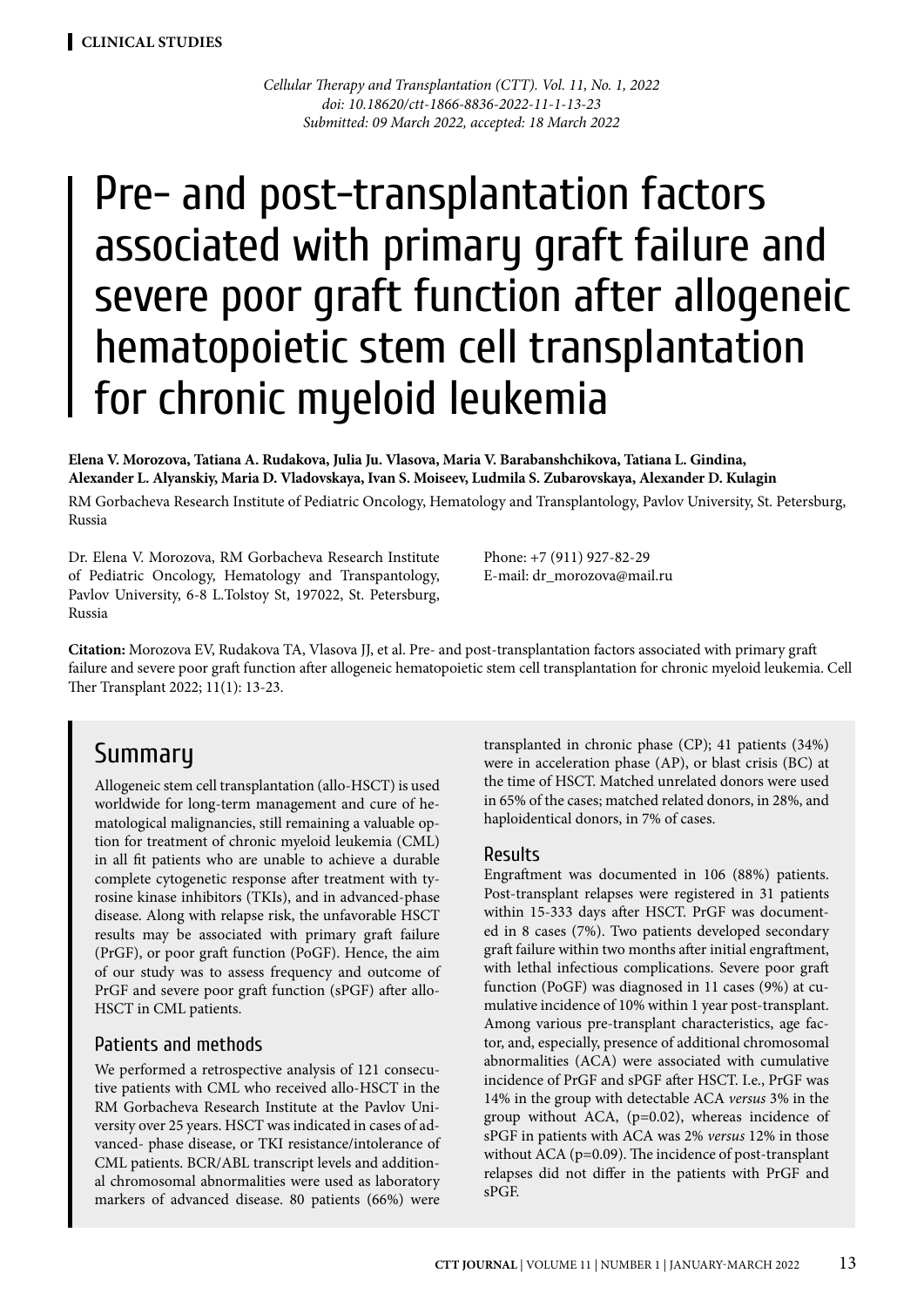#### Conclusions

Primary graft failure (PrGF) contributes to the non-relapse mortality during the first year after allo-HSCT in CML patients. Emergence of post-transplant relapses was not associated with PrGF and sPGF in CML. Further assessment of risk factors for the graft failure or poor graft function is required in order to improve the results of HSCT technologies.

### Introduction

Over the past decades, allogeneic stem cell transplantation (allo-HSCT) has been used worldwide as a technology aimed both the long-term management and cure of malignant hematological diseases [1]. Allo-HSCT remains a valuable option for treatment of chronic myeloid leukemia (CML) in era of tyrosine kinase inhibitors (TKI) [2-6]. The transplanteligible population consists of the CML patients with predicted poor outcome if treated with TKIs alone. Despite the superiority of drug treatment, the development of transplant technology, i.e., usage of reduced intensity conditioning regimens, increased donor availability, led to improvement in the results of allo-HSCT in these patients [7,8]. Thus, transplantation is still a potentially curative therapeutic mode in all fit patients who are unable to achieve a durable complete cytogenetic response after treatment with 2 TKIs, and patients with advanced-phase CML.

Unfavorable results are mostly associated with impaired graft function, which is manifested in the lack of control over the underlying disease and subsequent relapse, as well as in primary graft failure (PrGF) and poor graft function (PoGF) [9-12]. Several risk factors of post-transplant graft failure were revealed, e.g., patient's age, donor-recipient blood mismatch and CMV infection (13]. Treatment options for poor graft functioning are still limited. In addition to reinfusion of stem cell, some recent studies report, e.g., positive effects of Eltrombopag, a thrombopoietin mimetic [14].

The aim of the study was to assess the incidence and outcome of PrGF and severe poor graft function (sPGF) after allo-HSCT in CML patients.

### Materials and methods

#### Patients and data collection

We carried out retrospective analysis of 121 consecutive patients with CML who received allo-HSCT in R.M. Gorbacheva Research Institute at the Pavlov University between 1995 and 2020. Information on the disease stage at diagnosis, time to allo-HSCT, transplantation procedure, relapse, and treatment following allo-HSCT was gathered *via* systematic reviews of the patient records. General approaches to evaluation of HSCT patients at our clinic were described elsewhere [15].

#### Definitions

CML was diagnosed on the basis of clinical and laboratory data, the detection of Philadelphia (Ph) chromosome and/or

## Keywords

Chronic myeloid leukemia, hematopoietic stem cell transplantation, indications, graft failure, risk factors.

the chimeric BCR-ABL gene. Disease phase was defined according to the WHO classification [16]. The first chronic phase (CP1) was recognized in the absence of accelerated phase (AP) and/or blast crisis (BC) in the patient's history, otherwise CP≥2 was registered. Hematological, cytogenetic and molecular response to the treatment prior to allo-HSCT was defined using ELN criteria [17].

#### Indications for HSCT

Indications for HSCT were as follows: 1) AP/BC at diagnosis or progression to AP/BC; 2) treatment failure in pre-TKI era; 3) treatment failure due to TKI resistance/intolerance; 4) T315I mutation. TKI resistance and TKI intolerance were defined according to ELN criteria [17].

#### Laboratory studies

For cytogenetic evaluation, conventional synchronized culture was performed for 48 hours with at least 20 metaphases analyzed *per* a sample (GTG method). Leukemia cell karyotype was evaluated according to International System for Human Cytogenetic Nomenclature (ISCN) [18]. In cases when the standard cytogenetic investigation was not available (i.e., insufficient material), the bone marrow was assessed with fluorescence *in situ* hybridization (FISH) probes aimed for detection of (9;22) variants (LSI BCR-ABL, Dual Color, Dual Fusion, "Vysis").

Additional chromosomal abnormalities (ACA) were defined as any structural and numerical chromosomal aberrations other than t(9;22)(q34;q11) (detected by cytogenetic or molecular assays for cryptic abnormalities).

Molecular response after allo-HSCT was evaluated according to the National Comprehensive Cancer Network (NCCN) criteria (2021). PCR monitoring of BCR/ABL was carried out according to NCCN Guidelines once in 3 months for 2 years, then once in every 3 to 6 months. The relative BCR-ABL1 expression level was evaluated according to method described by Gabert et al [19]. This technique includes the following stages: 1) total RNA extraction from peripheral blood of patients with CML, 2) reverse transcription with random hexameric primers, 3) real-time PCR with primers and probes specific to p210, p190 control ABL gene sequences.

Assessment of relative expression levels was based on evaluation of BCR-ABL1/ABL1 ratios in the studied cDNA samples. The ABL1 gene was used for normalization of the results. In order to determine copy numbers of the BCR-ABL1 and ABL1 transcripts, and to assess the reaction effectiveness, standard dilution curves were plotted using a plasmid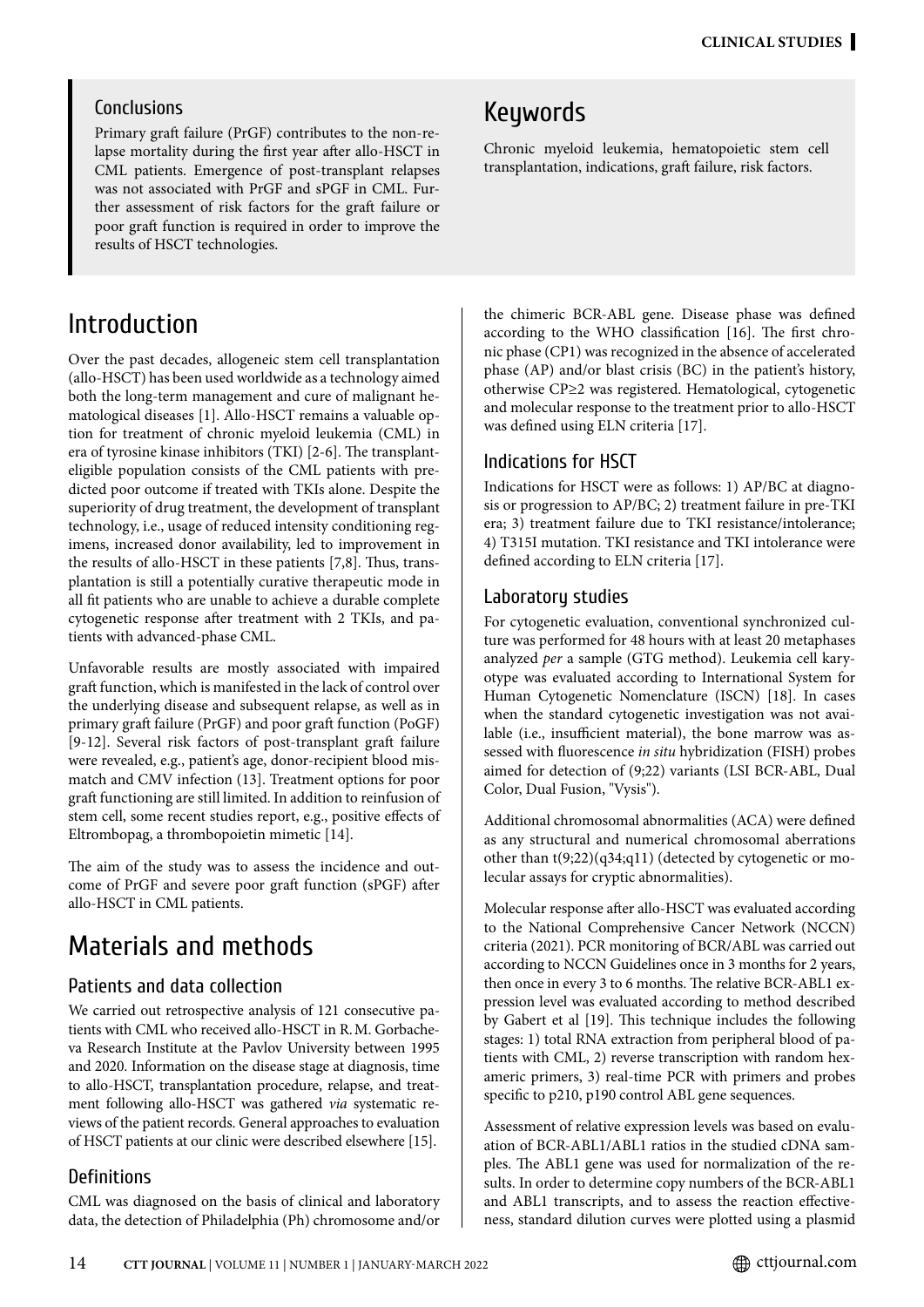#### **Clinical STUDIES**

with inserts of known target gene sequences (Invitrogen, USA), at a standard concentration ranges of 102-106 copies/mcl, according to 2020 European LeukemiaNet (ELN) Recommendations [17]. ABL kinase domain mutations were determined by Sanger direct sequencing.

#### Post-transplant monitoring

Post-transplant engraftment was defined as absolute neutrophil count (ANC) of >0.5×109 /L without administration of colony-stimulating factor within 3 days. Primary graft failure (PrGF) was diagnosed in absence of donor cells in recipient's bone marrow by the day +30. Donor chimerism was checked at the time of myelopoiesis recovery, i.e. ANC>  $0.5 \times 10^9$ /L, and by the days +30, 60, +100, +200, and in case of any cytopenia, or signs of relapse. Post-transplant relapse was diagnosed in cases of clinical progression to AP/ BC, cytogenetic relapse, or molecular relapse defined as two consecutive positive PCR tests, or, at least, 1-log persistent increase of BCR/ABL transcript level.

The criteria for severe poor graft function (sPGF) were as follows: cytopenia in two or more hematopoietic lineages (platelets <20×109 /l, ANC <0.5×109 /l, hemoglobin <70 g/l) any time after documented engraftment in presence of full or stable mixed donor chimerism >90% without signs of relapse of underlying disease, rejection or acute graft-versus-host disease (GVHD) grade III-IV.

Secondary graft failure was defined as loss of donor hematopoiesis to <5% and/or ANC counts to <0.5×109 /L after initial engraftment being not related to relapse, infection, or drug toxicity [20].

#### Statistical evaluation

Descriptive characteristics of the cohort included number of cases, proportions for discrete factors, medians and range for continuous values. Individual pre-transplant risk for the HSCT patients was evaluated according to Gratwohl [21]. Overall survival (OS) was assessed using the Kaplan-Meier method from the time of allo-HSCT to the date of last contact or the date of death. Death from any cause was considered as an event.

Survival analysis was performed using log-rank test. Relapse and non-relapse mortality (NRM) rates were summarized using cumulative incidence estimates, with NRM as competing risk for relapse, and relapse regarded as competing risk for NRM.

The event-free survival (EFS) was estimated as a period from allo-HSCT until last contact date, death, or any of the following events: any kind of post-transplant relapse, graftversus-host disease (GVHD) grade III-IV, severe poor graft function, or secondary graft failure. PrGF and sPGF were estimated as a proportion of cases in the total cohort. Cumulative incidence of sPGF was calculated with respect to competing risks (death before day +30, any type of relapse, GVHD grade III-IV).

The differences between groups were assessed using Fisher's exact test, Pearson χ2 test, and Mann-Whitney U-test for categorical and quantitative characteristics respectively, and Gray's test for cumulative incidences. All the tests were

two-sided, and P-values <0.05 were assessed as indicating for significant associations. Statistical analysis was performed using SPSS, IBM Statistics and EZR free statistical environment, version 2.15.2 (R Foundation for Statistical Computing, Vienna, Austria).

# Results

#### General characteristics of the patients and HSCT procedure

A total of 121 patients diagnosed with CML had undergone allo-HSCT. The median patients' age was 37 years (range: 18-66). Other baseline characteristics for these patients are presented in Table 1.

| Table 1. Characteristics of CML patients under the |  |
|----------------------------------------------------|--|
| study                                              |  |

| <b>Characteristics</b>                       | Number (%) |
|----------------------------------------------|------------|
| Age at allo-HSCT, median (range), years      | 37 (18-66) |
| Gender, n (%)                                |            |
| Male                                         | 77 (64)    |
| Female                                       | 44 (36)    |
| Time from the diagnosis to allo-HSCT, median | 32 (4-261) |
| (range), months                              |            |
| Phase of CML at the time of allo-HSCT        |            |
| (P <sub>1</sub> )                            | 21(17)     |
| (P > 1 (2,3,4))                              | 59 (49)    |
| AP                                           | 30 (25)    |
| <b>BC</b>                                    | 11 (9)     |
| Cytopenia due to TKI therapy                 |            |
| Υρς                                          | 27 (22)    |
| No                                           | 94 (78)    |
| Blast crisis before allo-HSCT                |            |
| Yρς                                          | 59 (49)    |
| No                                           | 62(51)     |
| Number of blast crises before allo-HSCT      |            |
| 1                                            | 36 (30)    |
| $\overline{2}$                               | 13(11)     |
| $\mathcal{L}$                                | 10(8)      |
| Indications for HSCT                         |            |
| AP/BC                                        | 58 (48)    |
| T315I mutation                               | 14 (12)    |
| <b>Treatment failure</b>                     | 49 (40)    |
| Additional chromosomal aberrations           |            |
| Yes                                          | 42 (35)    |
| No                                           | 79 (65)    |
| <b>BCR-ABL kinase domain mutations</b>       |            |
| Yρς                                          | 41 (34)    |
| No                                           | 80 (66)    |

The median time between CML diagnosis and allo-HSCT was 31 months (4.5-260). A total of 80 (66%) patients were transplanted in chronic phase (CP), the remaining 41 (34%) patients were in the active phase (AP or BC) at the time of HSCT. The median follow-up from allo-HSCT to the time of the last contact was 15 months (0.5-294).

HLA-matched or partially mismatched unrelated donors were used in 78 cases (65%), while matched related donors were employed in 34 cases (28%), and 9 (7%) patients received haploidentical allo-HSCT. The proportion of bone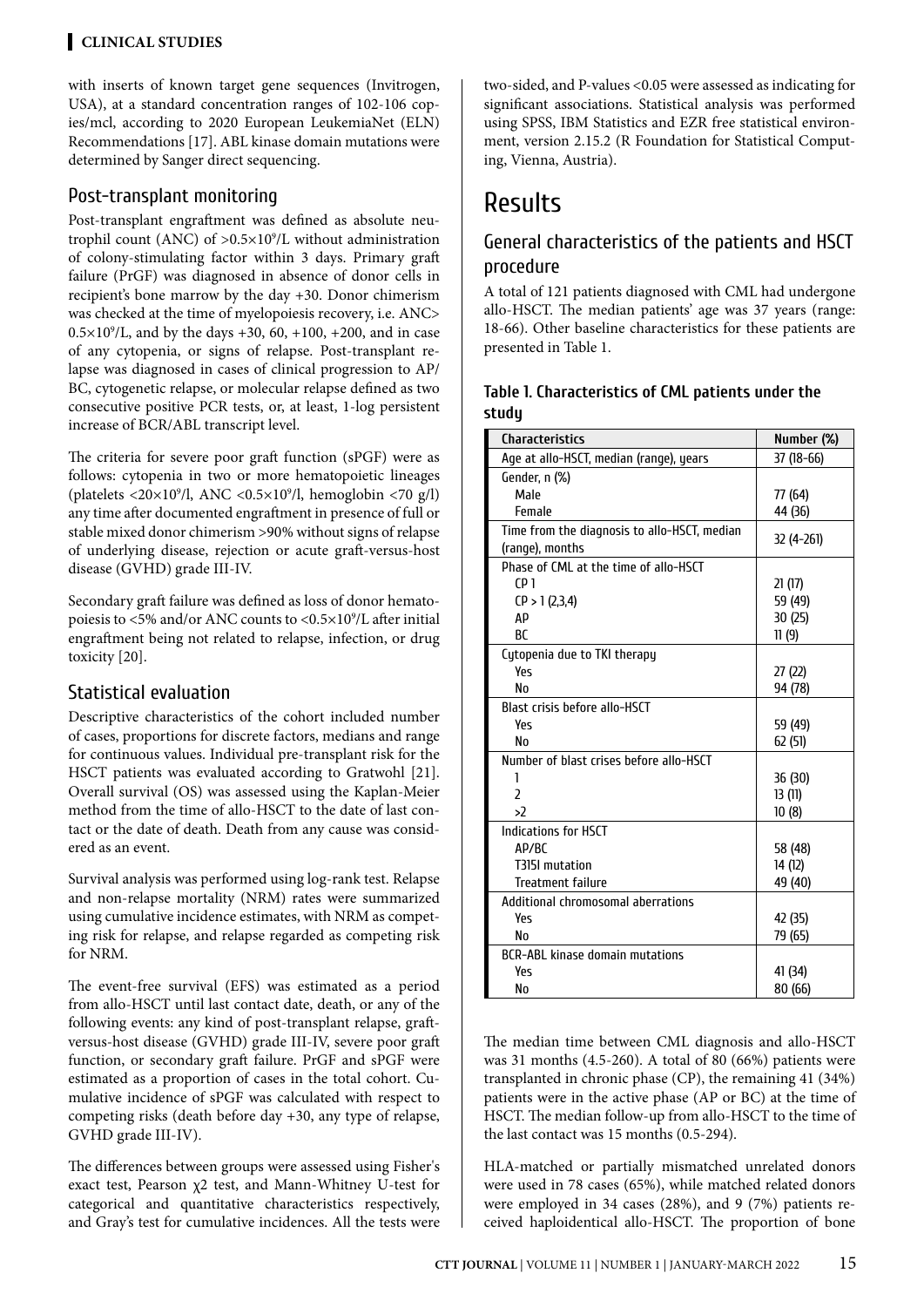marrow (BM) and peripheral blood stem cells (PBSC) as the graft sources was almost equal: 49% (n=59) *versus* 51%  $(n=62)$ .

Conditioning regimen included oral busulfan 8-12 mg/kg or melphalan 140 mg/m $^2$  in combination with fludarabine 180 mg/m2 or cyclophosphamide. GVHD prophylaxis included calcineurin inhibitor (tacrolimus or cyclosporine A) and mycophenolate mofetil (30 mg/kg), or short course of posttransplant metotrexate, with or without antithymocyte globulin (horse, 60 mg/kg, or rabbit preparations, 5 mg/kg on day -3, -2, or high-dose), post-transplant cyclophosphamide (50 mg/kg, day +3 and +4 after allo-HSCT)/Alemtuzumab was used in two cases (Table 2).

**Table 2. Characteristics of allogeneic HSCT procedure in the CML patients**

| <b>Characteristics</b>                                      | Number (%)       |
|-------------------------------------------------------------|------------------|
| Donor                                                       |                  |
| <b>HLA-matched unrelated</b>                                | 59 (49)          |
| HLA-mismatched unrelated                                    | 19 (16)          |
| <b>HLA-matched related</b>                                  | 34 (28)          |
| Haploidentical                                              | 9(7)             |
| ABO-compatibility                                           |                  |
| Matched                                                     | 55 (45)          |
| Major                                                       | 33 (27)          |
| Minor                                                       | 26 (21)          |
| Mixed                                                       | 4(3)             |
| Data not available                                          | 3(2)             |
| <b>CMV status</b>                                           |                  |
| Seronegative donor/seronegative recipient                   | 25 (21)          |
| Seropositive donor/seronegative recipient                   | 11(9)            |
| Seronegative donor/seropositive recipient                   | 41 (34)          |
| Seropositive donor/seropositive recipient                   | 42(35)           |
| Data not available                                          | 2(1)             |
| Source of the graft                                         |                  |
| <b>Bone marrow</b>                                          | 59 (49)          |
| Peripheral blood stem cells                                 | 62 (51)          |
| Number of CD34+ cells x 10 <sup>6</sup> /kg, median (range) |                  |
| Bone marrow (BM)                                            | $2.7(1-8.6)$     |
| Peripheral blood stem cells                                 | $6.2$ (1.5-19.9) |
| Conditioning regimen                                        |                  |
| <b>Busulfan-based</b>                                       | 111 (92)         |
| Melphalan-based                                             | 10(8)            |
| <b>Busulfan dosage</b>                                      |                  |
| 12 mg/kg                                                    | 5(4)             |
| 10 mg/kg                                                    | 28 (24)          |
| 8 mg/kg                                                     | 78 (64)          |
| <b>GVHD</b> prophylaxis                                     |                  |
| ATG-based                                                   | 25 (21)          |
| PTCy-based                                                  | 79 (65)          |
| CsA/tacrolimus-based                                        | 15(13)           |
| <b>Other</b>                                                | 2(1)             |

#### Survival and relapse rates

Engraftment was documented in 106 (88%) patients, with median time to neutrophil recovery of 22 (8-58) days. Early death with no signs of engraftment before day +30 occurred in two cases. Thirty-one patients developed post-transplant relapse of any type with median time after allo-HSCT of 106 days (range: 15-333), included early CML relapse/progression before day +30 in 5 cases.

PrGF was documented in 8 (7%) cases. Two patients developed secondary graft failure, both in about two months after initial engraftment with lethal outcome due to severe bacterial infection. Severe poor graft function was diagnosed in 11 (9% of engrafted patients) with cumulative incidence of 10% (95% CI, 5-19) within 1 year after allo-HSCT (Fig. 1). Median time from HSCT to sPGF diagnosis was 43 (18-114) days.



#### **Figure 1. Cumulative incidence of poor graft function post-HSCT in CML patients**

The 1-year cumulative incidence rates of relapse and NRM comprised 35% (95% CI, 26-46) and 26% (95% CI, 18-35), respectively (Fig. 2).

A total of 57 (47%) patients died, the 1-year OS was 60% (95% CI, 51-69). Median OS was not reached. One-year EFS was 41% (95% CI, 32-50), median EFS was 271 (95% CI, 96- 365) days (Fig. 3).

#### Factors associated with primary graft failure and severe poor graft function

Among various pre-transplant characteristics, the presence of additional chromosomal abnormalities (ACA) was associated with cumulative incidence of PrGF and sPGF after HSCT. Thus, PrGF was 14% in the group with detectable ACA *versus* 3% in the group without ACA, (p=0.02), whereas incidence of sPGF in patients with ACA was 2% *versus* 12% in those without ACA, p=0.09. HLA-matched allo-HSCTs were beneficial for engraftment: 96% for HLA-matched transplantations *vs* 89% for allo-HSCT from HLA-mismatched donors, and 78% for haploidentical donors (p=0.05). Other pre-transplant factors didn't show any statistical correlation with graft failure syndromes after HSCT (Table 3).

#### Clinical features and outcomes of graft failure and severe poor graft function

The median follow-up time after allo-HSCT was 68 days (range: 43-1792). All the patients with primary graft failure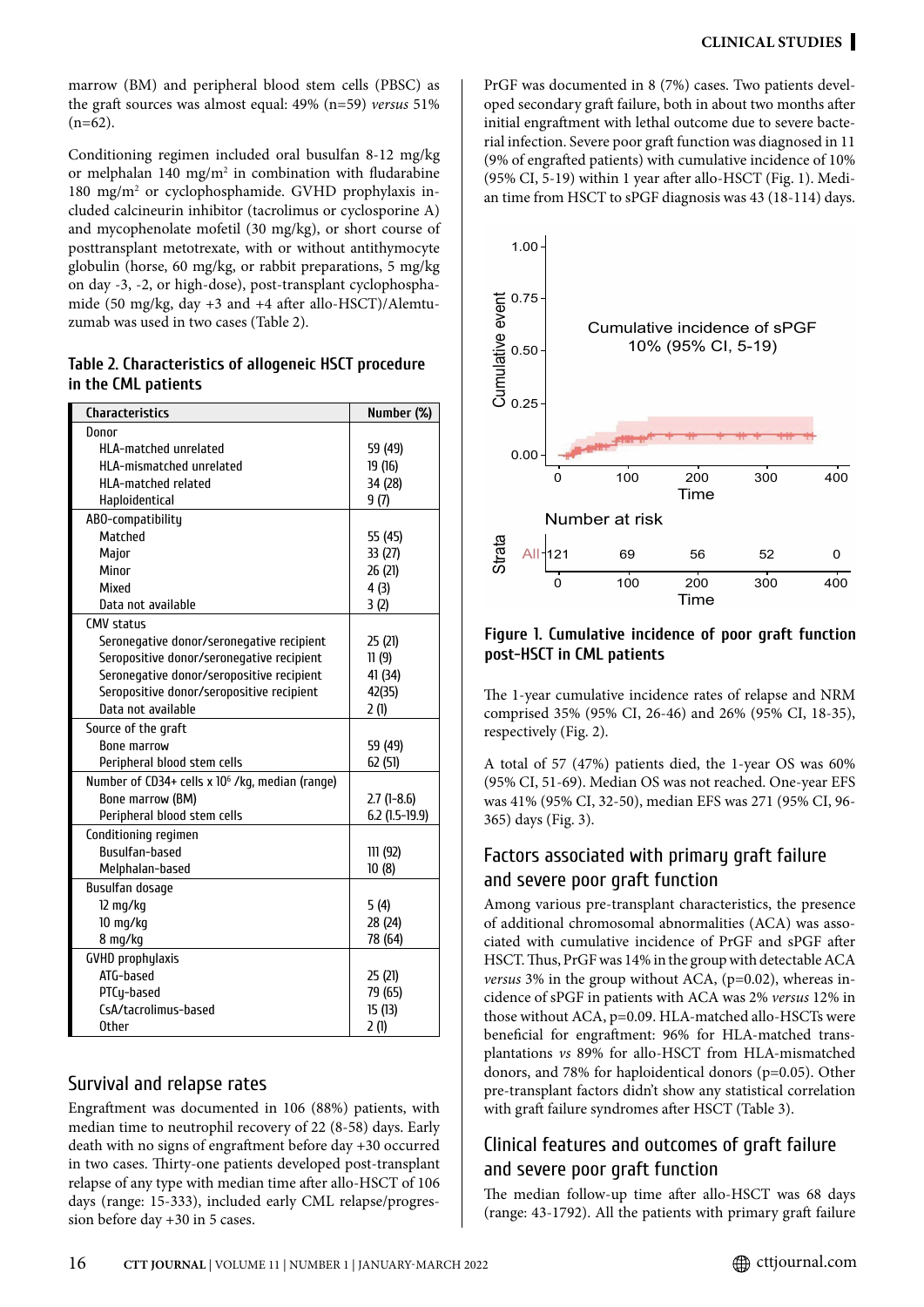

**Figure 2. One-year cumulative incidence of relapses and NRM after allo-HSCT in CML patients**



**Figure 3. One-year overall and event-free survival after allogeneic HSCT in CML patients**

(PrGF) (n=8) were administered G-CSF, antimicrobial therapy and transfusion support. Two patients received donor lymphocyte infusions without any effect. The second allo-HSCT was performed in 4 cases. A total of 7 patients had lethal outcome (6, of infectious complications; 1, of relapse), whereas one patient is alive after the 2<sup>nd</sup> allo-HSCT (Fig. 4).

Eleven patients exhibited severe poor graft function (sPGF) within median time of 21 (0-92) days after engraftment. Median length of sPGF was 52 days (range: 14-215). The median time of follow-up after allo-HSCT was 977 days (range: 45-2712).

Early sPGF with criterial cytopenia persisting after engraftment was diagnosed in 4 cases (36%), the remaining patients developed cytopenia after a period of normal graft function. A total of 3 cases of sPGF (27%) developed within 30 days after acute GVHD 2-3 grade (Fig. 5).

All the patients with sPGF received antimicrobial therapy, transfusion support, and G-CSF in case of neutropenia. Other therapeutic options for sPGF therapy were: rituximab (n=4), the second allo-HSCT, or boost stem cell infusion  $(n=3)$ ; eltrombopag  $(n=1)$ ; supportive care  $(n=5)$ , as seen from Fig. 4. Normal graft function was restored in 8 patients.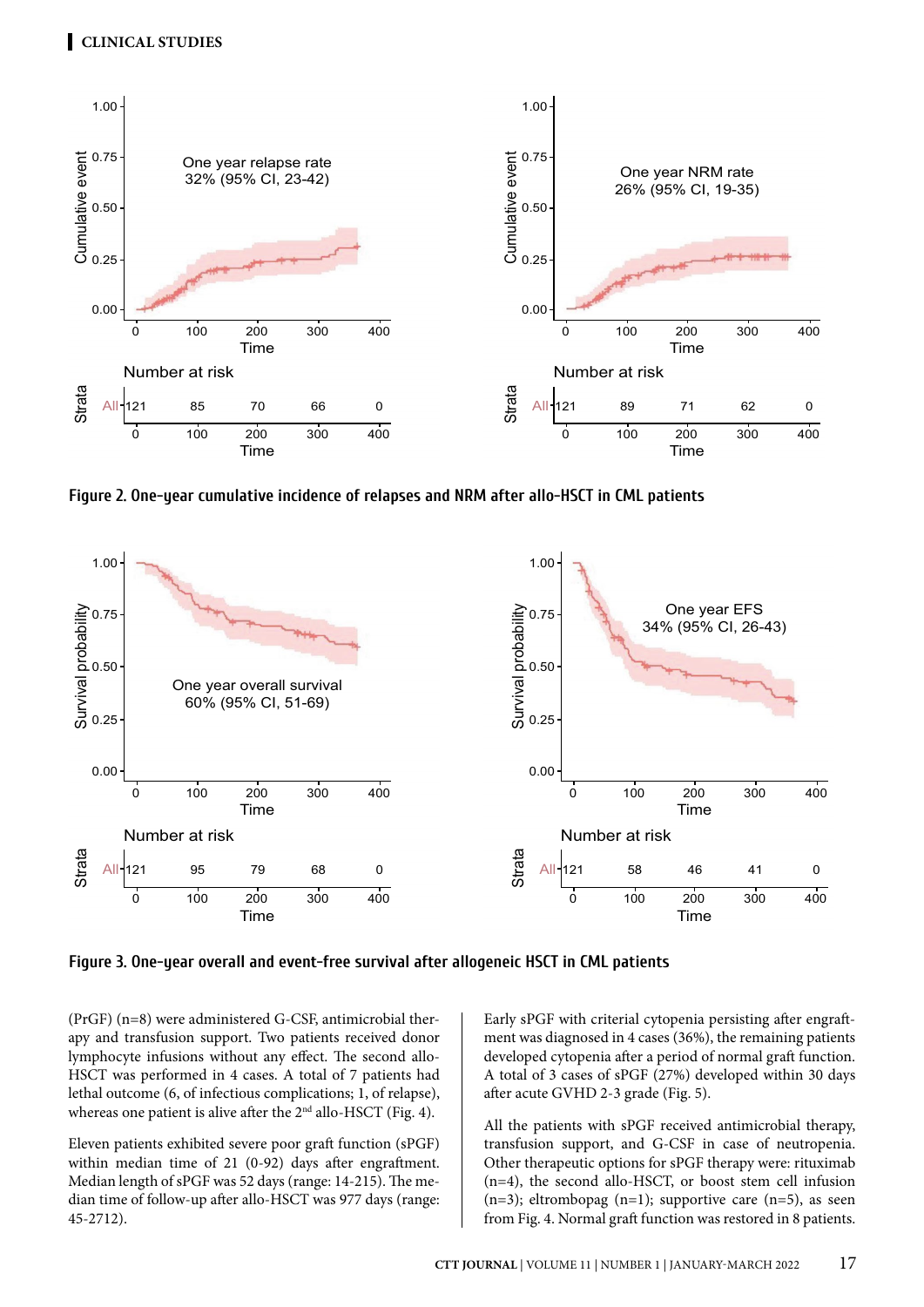| <b>Characteristics</b>                    | Group                                                     | $PrGF(-)$                                | $PrGF (+)$                    | p    | $sPGF(-)$                               | $sPGF (+)$                             | P    |
|-------------------------------------------|-----------------------------------------------------------|------------------------------------------|-------------------------------|------|-----------------------------------------|----------------------------------------|------|
| Age                                       | $30$<br>$30 - 50$<br>>50                                  | 29 (94)<br>64 (91)<br>20 (100)           | 2(6)<br>6(9)<br>0(0)          | 0.52 | 31 (100)<br>60 (84)<br>19 (95)          | 0(0)<br>10(16)<br>1(5)                 | 0.05 |
| Sex                                       | Male<br>Female                                            | 70 (91)<br>43 (98)                       | 7(9)<br>1(2)                  | 0.26 | 70 (91)<br>40 (91)                      | 7(9)<br>4(9)                           | 1.0  |
| Status of CML at the time<br>of allo-HSCT | <b>CP</b><br>(P>1)<br>AP<br>BC                            | 20 (95)<br>55 (93)<br>27 (90)<br>11(100) | 1(5)<br>4(7)<br>3(10)<br>0(0) | 0.85 | 17(81)<br>54 (92)<br>28 (93)<br>11(100) | $\overline{4}$<br>5(8)<br>2(7)<br>0(0) | 0.35 |
| Cytopenia during TKI<br>therapy           | Yes<br>No                                                 | 25 (93)<br>88 (94)                       | 2(7)<br>6(6)                  | 1.00 | 85 (90)<br>25 (93)                      | 9(10)<br>2(7)                          | 1.0  |
| <b>BCR-ABL kinase domain</b><br>mutations | Yes<br><b>No</b>                                          | 37 (90)<br>76 (95)                       | 4(10)<br>4(5)                 | 0.44 | 36 (85)<br>74 (93)                      | 5(15)<br>6(7)                          | 0.51 |
| Additional chromosomal<br>aberrations     | Yes<br>No                                                 | 36 (86)<br>77 (97)                       | 6(14)<br>2(3)                 | 0.02 | 41 (98)<br>69 (87)                      | 1(2)<br>10(13)                         | 0.09 |
| <b>HLA matching</b>                       | Matched<br>Mismatched<br>Haploidentical                   | 89 (96)<br>17 (89)<br>7(78)              | 4(4)<br>2(11)<br>2(22)        | 0.05 | 84 (90)<br>18 (95)<br>8 (89)            | 9(10)<br>1(5)<br>1(11)                 | 1.0  |
| ABO-compatibility                         | Matched<br>Major<br>Minor<br>Mixed                        | 52 (95)<br>30 (91)<br>25 (96)<br>3(75)   | 3(5)<br>3(9)<br>1(4)<br>1(25) | 0.48 | 51(86)<br>29 (88)<br>24 (92)<br>3(75)   | 4 (14)<br>4 (12)<br>2(8)<br>1(25)      | 0.59 |
| <b>CMV status</b>                         | Seronegative donor/<br>seronegative recipient             | 23 (92)                                  | 2(8)                          | 1    | 22 (88)                                 | 3(12)                                  | 0.63 |
|                                           | Seropositive donor/<br>seronegative recipient             | 11(100)                                  | 0(0)                          |      | 9(82)                                   | 2(18)                                  |      |
|                                           | Seronegative donor/<br>seropositive recipient             | 38 (93)                                  | 3(7)                          |      | 38 (93)                                 | 3(7)                                   |      |
|                                           | Seropositive donor/sero-<br>positive recipient            | 39 (93)                                  | 3(7)                          |      | 39 (93)                                 | 3(7)                                   |      |
| Source of the graft                       |                                                           |                                          |                               | 0.16 |                                         |                                        | 1.0  |
|                                           | Bone marrow (BM)<br>Peripheral blood stem<br>cells (PBSC) | 53 (90)<br>60 (97)                       | 6(10)<br>2(3)                 |      | 54 (92)<br>56 (90)                      | 5(8)<br>6(10)                          |      |
| Conditioning regimen                      | Busulfan-based                                            | 105 (95)                                 | 6(5)                          | 0.13 | 100 (90)                                | 11(10)                                 | 0.59 |
|                                           | Melphalan-based                                           | 8(80)                                    | 2(20)                         |      | 10 (100)                                | 0(0)                                   |      |
| Dose of busulfan                          |                                                           |                                          |                               |      |                                         |                                        |      |
|                                           | $\geq$ 10 mg/kg                                           |                                          |                               |      |                                         |                                        |      |
|                                           | 8 mg/kg                                                   |                                          |                               |      |                                         |                                        |      |
| <b>GVHD</b> prophylaxis                   |                                                           |                                          |                               | 0.09 |                                         |                                        | 0.68 |
|                                           | ATG-based                                                 | 21(84)                                   | 4(16)                         |      | 24 (96)                                 | 1(4)                                   |      |
|                                           | PTCy-based                                                | 76 (96)                                  | 3(4)                          |      | 71 (90)                                 | 8(10)                                  |      |

#### **Table 3. Potential risk factors for the graft failure after allo-HSCT in CML patients**

A total of 4 patients died. The causes of death were infectious complications  $(n=3)$  and late post-transplant relapse  $(n=1)$ (Fig. 6).

Two cases of secondary graft failure occurred in about 3 months after allo-HSCT. Both patients died due to severe infection.

The incidence of post-transplant relapses did not differ in the patients with PrGF and sPGF as compared with those, who were free of these complications. Cumulative incidence of leukemia relapses was 31% (95% CI, 23-42), and 25% (95% CI, 4-87) in the patients with PrGF and engraftment (p=0.97), compared with 22% (95% CI, 3-54) and 32% (95% CI, 24-43) in the patients with sPGF and without sPGF (p=0.52), respectively.

Primary graft failure (PrGF) but not severe poor graft failure (sPGF) significantly increased non-relapse mortality during the first year after allo-HSCT. One-year NRM was 23% (95% CI, 15-32) in engrafted patients *versus* 71% (95% CI, 39- 96) in the patients with PrGF (p<0.0001). Patients with and without sPGF had similar NRM: 20% (95% CI, 5-59) *versus* 26% (95% CI, 18-36) (p=0.74).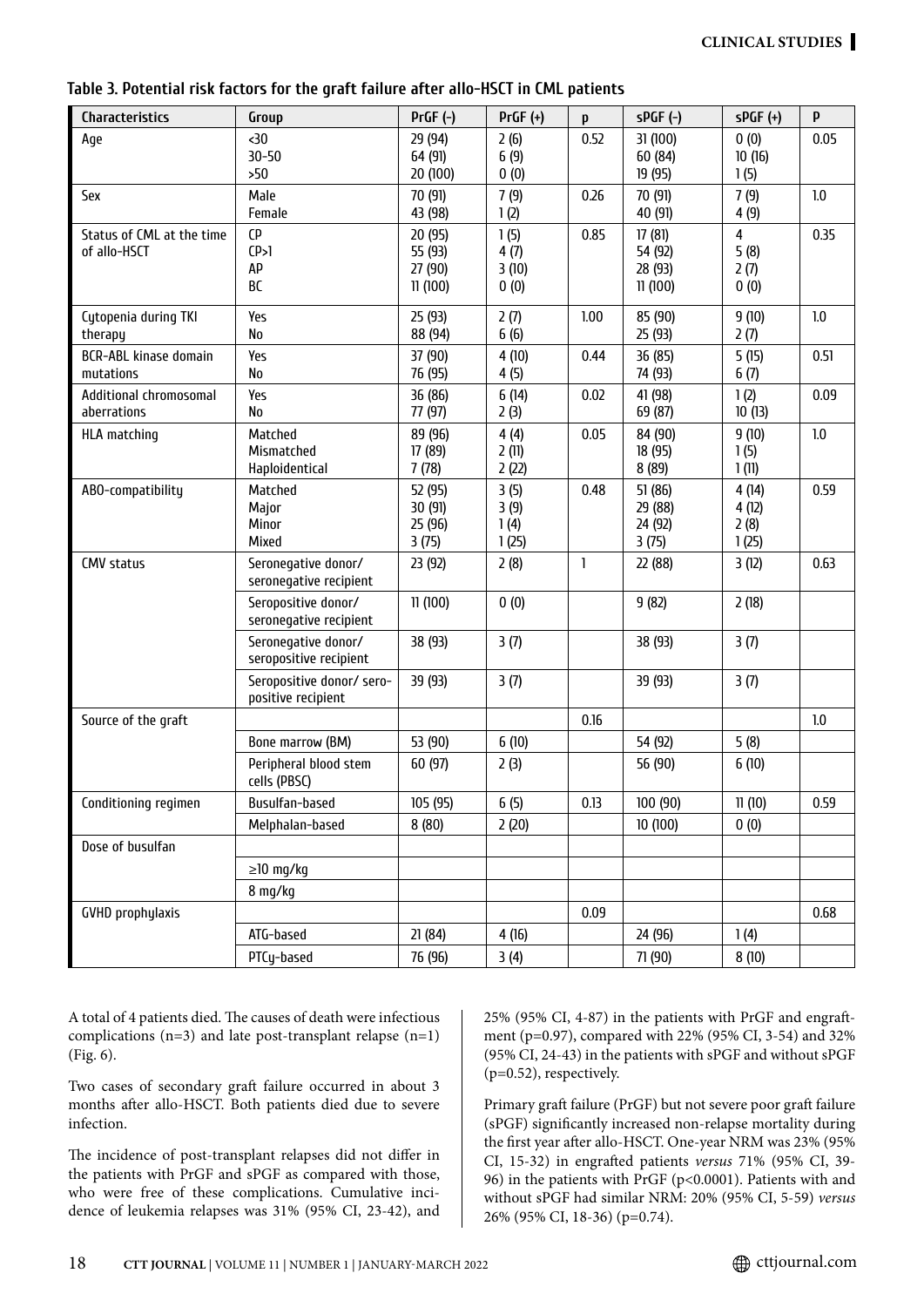

**Figure 4. Treatment and outcomes of primary graft failure (PrGF) in CML patients after HSCT**



**Figure 5. Timeline of severe poor graft function (SPGF) in a group of CML patients**



**Figure 6. Treatment and outcomes of severe poor graft function (sPGF) in CML patients post-HSCT**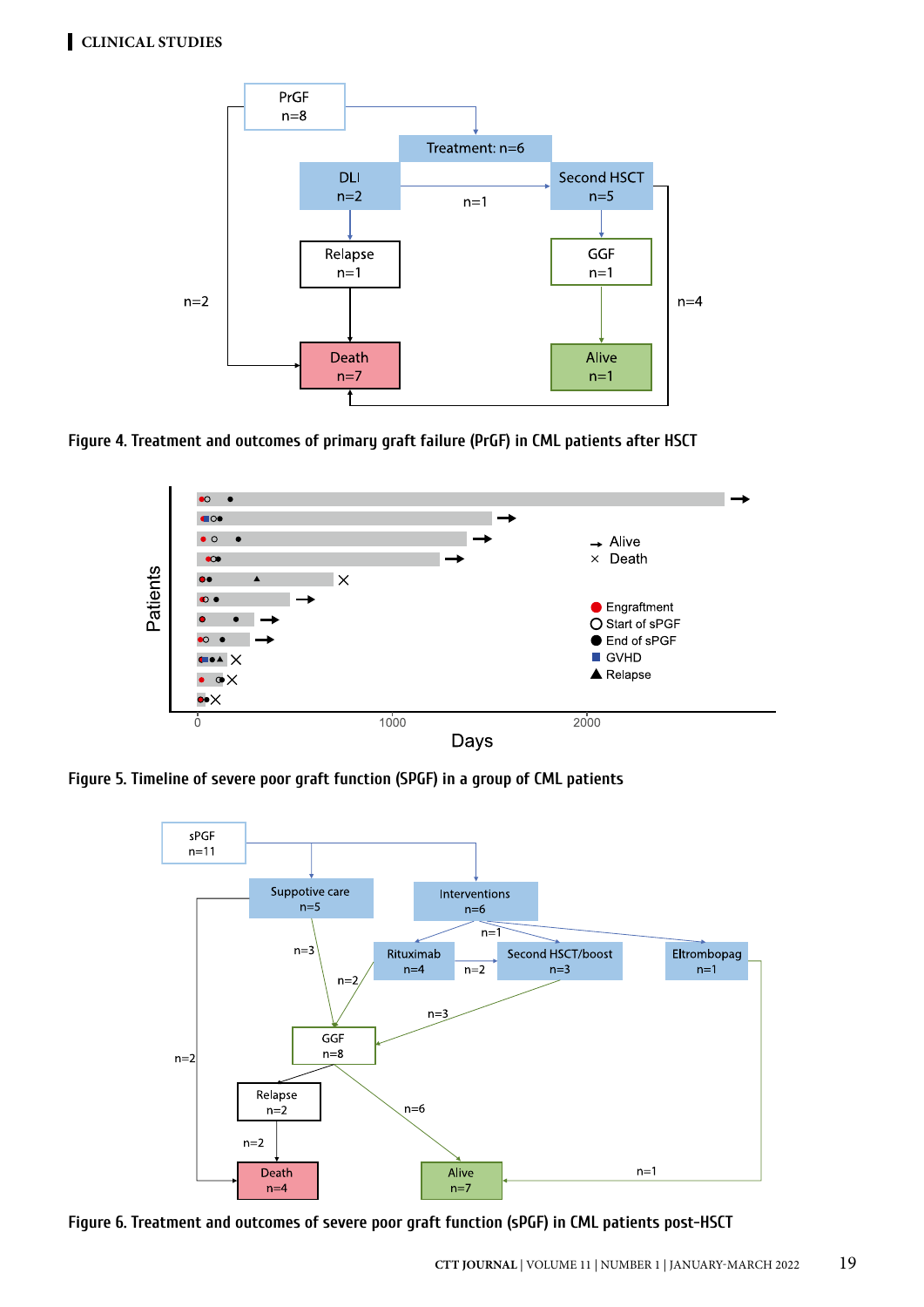One-year OS was significantly lower in patients with PrGF: 13% (95% CI, 0.7-42) *versus* 64% (95% CI, 54-72) (p<0.0001) (Fig. 7). On the contrary, sPGF had no statistically significant influence on OS: 73% (95% CI, 37-90) *versus* 59% (95% CI, 49-69) (p=0.47).

# **Discussion**

In context of TKI therapy progress, the indications for allo-HSCT in CML are becoming more stringent, with respect both to selective TKI choice, relapse diagnostics, and improved transplant technologies [22]. In this regard, it becomes relevant to investigate the causes of allo-HSCT failure and to determine the risk factors for PrGF and sPGF in CML patients. While the factor of post-transplant relapse is discussed in most publications, the issues of PrGF and sPGF remain poorly reflected. Only few authors provided clear definitions and data on the incidence of these complications (mostly PrGF) in the patients with CML. At the same time, most studies of posttransplant graft failure syndromes show that the diagnosis of CML may be among risk factors of this complication. However, most previous studies concerned a heterogeneous range of diagnoses, e.g., acute leukemia, chronic myelo- and lymphoproliferative and non-malignant diseases. To our knowledge, the present work evaluates for the first time the incidence of both PrGF and PGF in a homogeneous cohort of CML patients.

According to our results, PrGF occurred in 7% of cases, thus being higher than in patients with acute leukemia as confirmed by other publications [10]. On the contrary, cumulative incidence of sPGF during the first year after allo-HSCT was 10%. This level is less than in general population of patients after allo-HSCT [15]. A prospective non-interventional study from the Chronic Malignancy Working Party of the EBMT also showed increased rate of graft dysfunction in CML patients after allo-HSCT. Impact of pre-transplant treatment with tyrosine kinase inhibitors of second generation on the allograft function due to myelotoxicity is still under discussion [23]. Presumably, the similar factors may contribute to the development of both PrGF and sPoGF.

We analyzed the data associated with characteristics of patients, donors, and the HSCT procedure. Due to small number of cases in the target groups, only univariate analysis was performed. In contrast to many studies, conditioning regimen, the source and cellularity of the graft, CMV status of the donor and the patient, ABO incompatibility did not show any statistical significance of the disease status, although it is proved an important characteristic for the prognosis of primary graft failure and poor graft function [10, 11, 24, 25, 26, 27, 28, 29, 30].

Nevertheless, it was the presence of ACA that showed statistical significance for PrGF. This may suggest insufficient control of the underlying disease to be among the main causes of any type of graft dysfunction. However, no association between post-transplant relapse and sPGF was noted in our study. The disease recurrence after resolution of graft failure remains an important cause of treatment failure. Contribution of the underlying disease to development of PrGF and sPGF needs to be investigated in future.

HLA incompatibility was another factor for PrGF in univariate analysis. The importance of this characteristic for HSC engraftment is well known [13, 15, 30]. Haploidentical HSCTs in this analysis showed larger proportion of PrGF and sPGF, but this result needs further proofs, as our group was small and mostly retrospective.

The question still exists if the intensity of conditioning regimen may contribute to insufficient hematopoietic reconstitution after allo-HSCT. Impairment of bone marrow microenvironment exposed to high doses of alkylating agents may be one of the possible pathogenic pathways [13, 31]. Nevertheless, our study did not show significant influence of conditioning intensity upon the clinical outcomes.



**Figure 7. Impact of primary graft failure (PrGF, A), and severe poor graft function (sPGF, B) on overall survival post-HSCT in CML patients**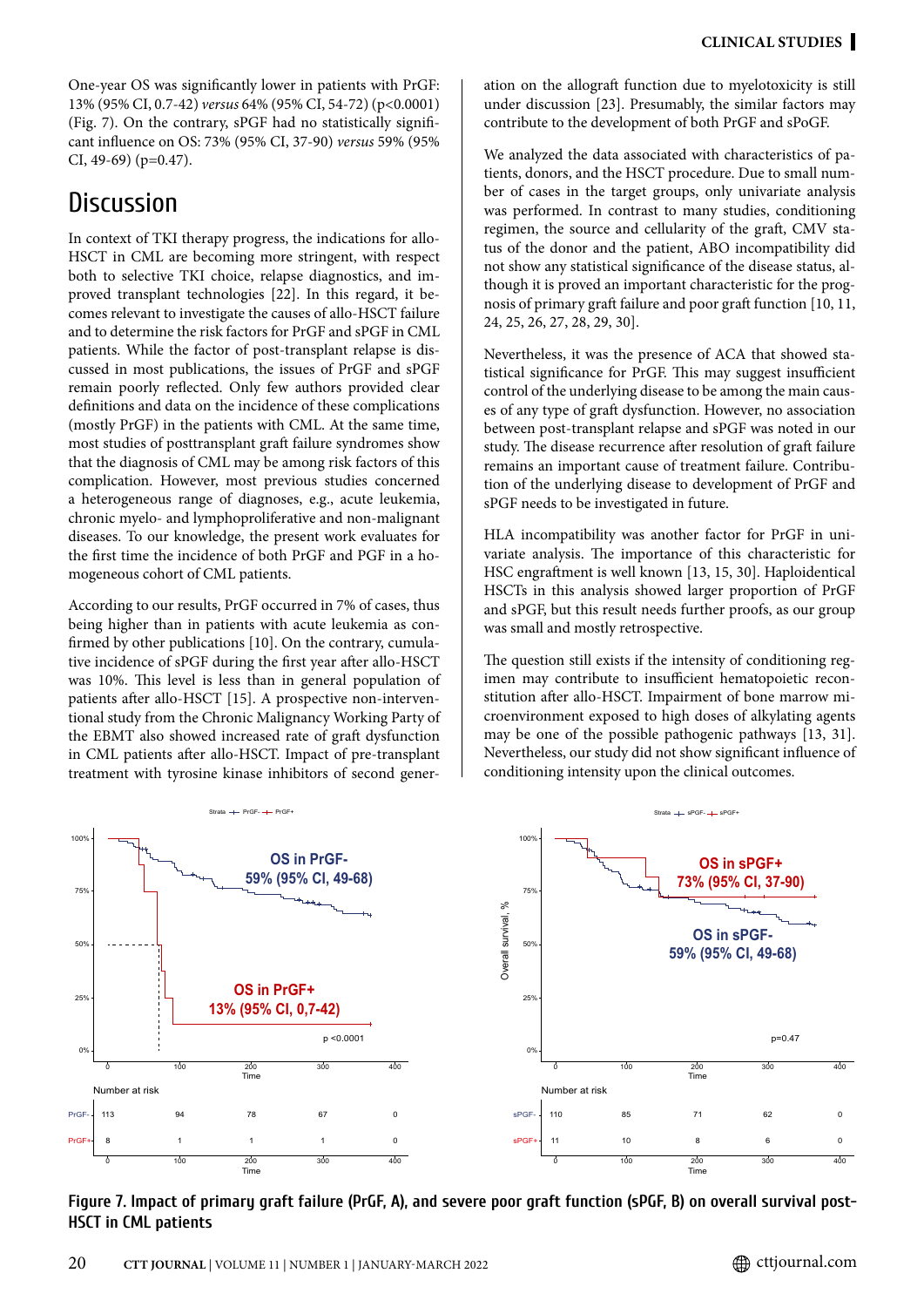#### **Clinical STUDIES**

Natural history of the patients who developed graft failure and poor graft function was of particular interest in this retrospective study. Despite various interventions, primary graft failure is still associated with poor outcomes and death, mostly, due to infectious complications.

Survival and NRM analysis showed that, despite the rare occurrence, PrGF and sPGF are life-threatening and resource-consuming problems. Both PrGF and sPGF need aggressive approach in order to improve outcomes of allo-HSCT. Intensive interventions might be a rescue for, at least, a part of the patients and lead to prolonged survival. Stimulation of residual HSCs by TPO agonists using in the setting of persistent cytopenia after HSCT by several groups might be a promising strategy, although influence of TPO agonists on the leukemic stem cells and risk of relapse is debated. Early employment of a CD34+-selected stem cell boost, or a second allogeneic HSCT to restore an effective haematopoiesis might also be a life-saving option. Identification of patients at high risk for these complications and development strategies for early intervention might be in scope of further investigation.

# Conclusion

Both PrGF and sPGF are significant life-threatening problems in allo-HSCT. Specifically, PrGF but not severe poor graft failure (sPGF) significantly increased non-relapse mortality during the first year after allo-HSCT. Meanwhile, the incidence of post-transplant relapses did not differ in the CML patients exhibiting primary graft failure or severe poor graft function. Identification of risk factors for these complications can improve the results of this treatment, by planning HSCT technology, to minimize them and modify approaches to post-transplant therapy.

# Conflict of interest

None declared.

# References

1. Afanasyev BV, Zubarovskaya LS. Role of hematopoietic stem cell transplantation in therapy of adult patients with acute leukemias. Oncohematology. 2006;1(1-2): 70-85. (In Russian).

2. Lübking A, Dreimane A, Sandin F et al. Allogeneic stem cell transplantation for chronic myeloid leukemia in the TKI era: population-based data from the Swedish CML registry. Bone Marrow Transplant. 2019;54, 1764-1774. doi: [10.1038/](http://doi.org/10.1038/s41409-019-0513-5) [s41409-019-0513-5](http://doi.org/10.1038/s41409-019-0513-5)

3. Barrett AJ, Ito S. The role of stem cell transplantation for chronic myelogenous leukemia in the 21<sup>st</sup> century. Blood. 2015;125(21):3230-3235. doi: [10.1182/blood-2014-10-567784](http://doi.org/10.1182/blood-2014-10-567784)

4. Lyubimova LS, Kuzmina LA, E.S.Urnova ES, Zhelnova ES, Anukhina MV, Mendeleyeva LP, et al. Early HLA-identical bone marrow transplantation during chronic myeloid leukemia chronic phase vs. long-term tyrosine kinase inhibitor therapy? Gematologyia i Transfusiologiya. 2012; 57 (3): 6-10. (In Russian).

5. Morozova EV, Vlasova YI, Barabanshikova MV, Afanaseva KS, Iurovskaia KS, Gindina TL, Barchatov IM, Alyanskiy AL, Bakin EA, Bondarenko SN, Moiseev IS, Zubarovskaya LS, Afanasyev BV. Allogeneic haematopoietic stem cell transplantation with reduced-intensity conditioning in chronic myeloid leukaemia. Russian Journal of Hematology and Transfusiology. 2020; 65(4): 386-402. (In Russian.). doi: [10.35754/0234-5730-2020-65-4-386-402](http://doi.org/10.35754/0234-5730-2020-65-4-386-402)

6. Boehm A, Walcherberger B, Sperr WR, Woehrer S, Dieckmann K, Rosenmayr A, et al. Improved outcome in patients with chronic myelogenous leukemia after allogeneic hematopoietic stem cell transplantation over the past 25 years: A single-center experience. Biol Blood Marrow Transplant. 2011; 17: 133-140. doi: [10.1016/j.bbmt.2010.06.019](http://doi.org/10.1016/j.bbmt.2010.06.019)

7. Kolb HJ. Graft-versus-leukemia effects of transplantation and donor lymphocytes. Blood 2008; 112 (12): 4371-4383. doi: [10.1182/blood-2008-03-077974](http://doi.org/10.1182/blood-2008-03-077974)

8. Klyuchnikov E, Kröger N, Brummendorf TH et al. Current status and perspectives of tyrosine kinase inhibitor treatment in the posttransplant period in patients with chronic myelogenous leukemia (CML). Biol Blood Marrow Transplant. 2010; 16 (3): 301-310. doi: [10.1016/j.bbmt.2009.08.019](http://doi.org/10.1016/j.bbmt.2009.08.019)

9. Bonifacio M, Stagno F, Scaffidi L, Krampera M, Raimondo FD. Management of chronic myeloid leukemia in advanced phase. Front Oncol. 2019; Oct 25; 9:1132. doi: [10.3389/](http://doi.org/10.3389/fonc.2019.01132) [fonc.2019.01132](http://doi.org/10.3389/fonc.2019.01132)

10. Olsson RF, Logan BR, Chaudhury S, Zhu X, Akpek G, Bolwell BJ, et al. Primary graft failure after myeloablative allogeneic hematopoietic cell transplantation for hematologic malignancies. Leukemia. 2015; 29(8), 1754-1762. doi: [10.1038/leu.2015.75](http://doi.org/10.1038/leu.2015.75)

11. Olsson RF, Berggren DM, Ringden O, Mattsson J, Remberger M. Graft failure in reduced intensity conditioning allogeneic hematopoietic stem cell transplantation. Blood. 2013; 122 (21): 4559. doi: [10.1182/blood.V122.21.4559.4559](http://doi.org/10.1182/blood.V122.21.4559.4559)

12. Locatelli F, Lucarelli B, Merli P. Current and future approaches to treat graft failure after allogeneic hematopoietic stem cell transplantation. Expert Opinion Pharmacother. 2014;15(1): 23-36. doi: [10.1517/14656566.2014.852537](http://doi.org/10.1517/14656566.2014.852537)

13. Xiao Y, Song J, Jiang Z, Li Y, Gao Y, Xu W, Lu Z, Wang Y, Xiao H. Risk-factor analysis of poor graft function after allogeneic hematopoietic stem cell transplantation. Int J Med Sci. 2014; 11(6):652-657. doi: [10.7150/ijms.6337](http://doi.org/10.7150/ijms.6337)

14. Marotta S, Marano L, Ricci P, Cacace F, Frieri C, Simeone L, Trastulli F, Vitiello S, Cardano F, Pane F, Risitano AM. Eltrombopag for post-transplant cytopenias due to poor graft function. Bone Marrow Transplant. 2019; 54(8):1346-1353. doi: [10.1038/s41409-019-0442-3](http://doi.org/10.1038/s41409-019-0442-3)

15. Rudakova TA, Kulagin AD, Klimova OU, Golubovskaya IK, Darskaya EI, Bykova TA, Smirnova AG, Morozova EV, Bondarenko SN, Moiseev IS, et al. Severe poor graft function after allogeneic hematopoietic stem cell transplantation in adult patients: Incidence, risk factors, and outcomes. Clinical Oncohematology. 2019;12(3):309-318 (In Russ). doi: [10.21320/2500-2139-2019-12-3-309-318](http://doi.org/10.21320/2500-2139-2019-12-3-309-318)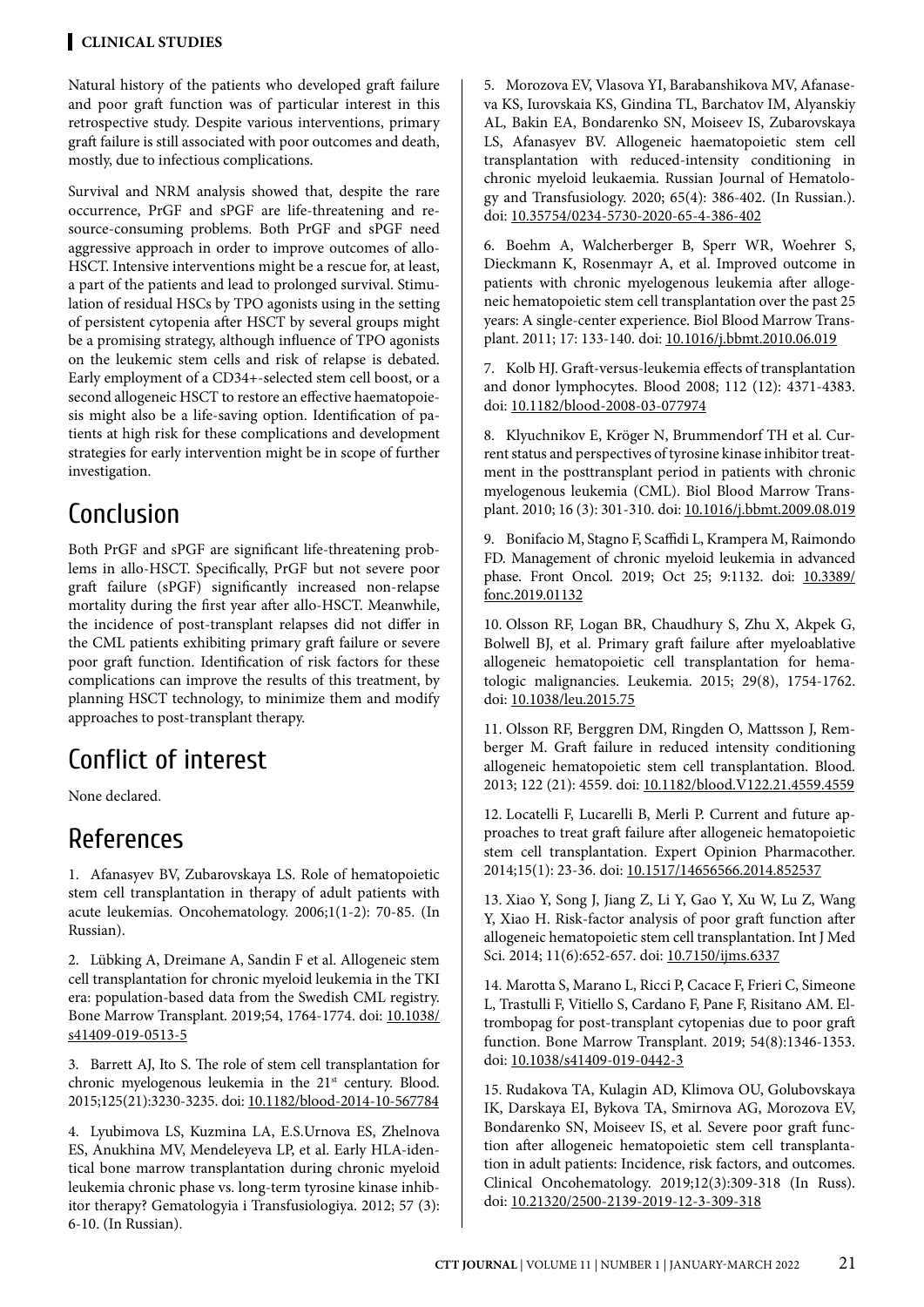16. Turkina AG, Zaritsky AYu, Chelysheva EYu. et al. Clinical recommendations for the diagnosis and treatment of chronic myelogenous leukemia. Clinical Oncohematology. 2017;10(3):294-316. (In Russian). doi: [10.21320/2500-2139-](http://doi.org/10.21320/2500-2139-2017-10-3-294-316) [2017-10-3-294-316](http://doi.org/10.21320/2500-2139-2017-10-3-294-316)

17. Baccarani M, Deininger MW, Rosti G, Hochhaus A, Soverini S, Apperley JF, Cervantes F, Clark RE, Cortes JE, Guilhot F, et al. European LeukemiaNet recommendations for the management of chronic myeloid leukemia: 2013. Blood. 2013;122:872-884. doi: [10.1182/blood-2013-05-501569](http://doi.org/10.1182/blood-2013-05-501569)

18. McGowan-Jordan J, Simons A, Schmid M. International Standing Committee on Human Cytogenomic Nomenclature, 2016. doi: [10.1159/isbn.978-3-318-06861-0](http://doi.org/10.1159/isbn.978-3-318-06861-0)

19. Gabert J, Beillard E, van der Velden V., et al. Standardization and quality control studies of 'real-time' quantitative reverse transcriptase polymerase chain reaction of fusion gene transcripts for residual disease detection in leukemia- A Europe Against Cancer Program. Leukemia. 2003.17: 2318- 2357. doi: [10.1038/sj.leu.2403135](http://doi.org/10.1038/sj.leu.2403135)

20. Valcárcel D, Sureda A. Graft Failure. In: Carreras E, Dufour C, Mohty M, Kröger N, editors. The EBMT Handbook: Hematopoietic Stem Cell Transplantation and Cellular Therapies [Internet]. 7<sup>th</sup> ed. Cham (CH): Springer; 2019. Chapter 41. PMID: 32091792. https://www.ncbi.nlm.nih.gov/books/ NBK553942/. doi: [10.1007/978-3-030-02278-5](http://doi.org/10.1007/978-3-030-02278-5)

21. Gratwohl A. The EBMT risk score. Bone Marrow Transplantation. 2012;47:749-56. doi: [10.1038/bmt.2011.110](http://doi.org/10.1038/bmt.2011.110)

22. Craddock CF. We do still transplant CML, don't we? Hematology Am Soc Hematol Educ Program. 2018 (1): 177- 184. [https://doi.org/10.1182/asheducation-2018.1.177](http://doi.org/10.1182/asheducation-2018.1.177)

23. Masouridi-Levrat S, Olavarria E, Iacobelli S, Aljurf M, Morozova E, Niittyvuopio R, Sengeloev H, Reményi P, Helbig G, Browne P, et al. Outcomes and toxicity of allogeneic hematopoietic cell transplantation in chronic myeloid leukemia patients previously treated with second-generation tyrosine kinase inhibitors: a prospective non-interventional study from the Chronic Malignancy Working Party of the EBMT. Bone Marrow Transplant. 2022; 57(1):23-30. doi: [10.1038/s41409-021-01472-x](http://doi.org/10.1038/s41409-021-01472-x)

24. Olsson R, Remberger M, Schaffer M, Berggren DM, Svahn BM, Mattsson J, Ringden O. Graft failure in the modern era of allogeneic hematopoietic SCT [published correction appears in Bone Marrow Transplant. 2013 Apr; 48(4):616]. Bone Marrow Transplant. 2013;48(4):537-543. doi: [10.1038/bmt.2012.239](http://doi.org/10.1038/bmt.2012.239)

25. Moiseev IS, Morozova EV, Vlasova YY, et al. Interim results of the randomized trial of post-transplanation cyclophosphamide *versus* rabbit ATG for graft-versus-host disease prophylaxis in chronic myeloproliferative neoplasms and myelodysplastic syndrome. Cell Ther Transplant. 2016; 5(3):62-63. doi: [10.18620/ctt-1866-8836-2016-5-3-49-50](http://doi.org/10.18620/ctt-1866-8836-2016-5-3-49-50)

26. Hallemeier C. Letter to the editor. Re: High rate of graft failure in 25 patients with chronic myelogenous leukemia conditioned with a reduced-intensity regimen of 550 cGy total body irradiation and cyclophosphamide for unrelated donor transplantation. Biol Blood Marrow Transplant. 2004; 10:726-727. doi: [10.1016/j.bbmt.2004.07.001](http://doi.org/10.1016/j.bbmt.2004.07.001)

27. Khoury H, Adkins, Brown RH, Pence, Vij R, Goodnough LT, et al. Low incidence of transplantation-related acute complications in patients with chronic myeloid leukemia undergoing aiiogeneic stem cell transplantation with a low-dose (550 cGy) total body irradiation conditioning regimen. Biol Blood Marrow Transplant. 2001; 7(6):352-358. doi: [10.1016/](http://doi.org/10.1016/S1083-8791%2801%2980006-9) [S1083-8791\(01\)80006-9](http://doi.org/10.1016/S1083-8791%2801%2980006-9)

28. Khoury HJ, Kukreja M, Goldman JM, Wang T, Halter J, Arora M, et al. Prognostic factors for outcomes in allogeneic transplantation for CML in the imatinib era: a CIB-MTR analysis. Bone Marrow Transplant. 2012; 47, 810-816. doi: [10.1038/bmt.2011.194](http://doi.org/10.1038/bmt.2011.194)

29. Radujkovic A, Dietrich S, Blok HJ, Nagler A, Ayuk F, Finke J, et al. Allogeneic stem cell transplantation for blast crisis chronic myeloid leukemia in the era of tyrosine kinase inhibitors: A retrospective study by the EBMT Chronic Malignancies Working Party. Biol Blood Marrow Transplant. 2019; 25(10): 2008-2016. doi: [10.1016/j.bbmt.2019.06.028](http://doi.org/10.1016/j.bbmt.2019.06.028)

30. Kuzmich YV, Alyanskiy AI, Ivanova NY, Vitrischak AA, Vladovskaya MD, Morozova YV, Bondarenko SN, Semenova YV, Zubarovskaya LS, Afanasyev BV. Analysis of the results of allogeneic hematopoietic stem cell transplantation depending on HLA matching of the unrelated donor/recipient pair. Oncohematology. 2014; 9(3):25-31. (In Russian). doi: [10.17650/1818-8346-2014-9-3-25-31](https://oncohematology.abvpress.ru/ongm/article/view/120/136%3Flocale%3Den_US%26ysclid%3Dl205e01c7s)

31. Stasia A, Ghiso A, Galaverna F, Raiola AM, Gualandi F, Luchetti S, et al. CD34 selected cells for the treatment of poor graft function after allogeneic stem cell transplantation. Biol Blood Marrow Transplant. 2014; 20(9): 1440-1443. doi: [10.1016/j.bbmt.2014.05.016](http://doi.org/10.1016/j.bbmt.2014.05.016)